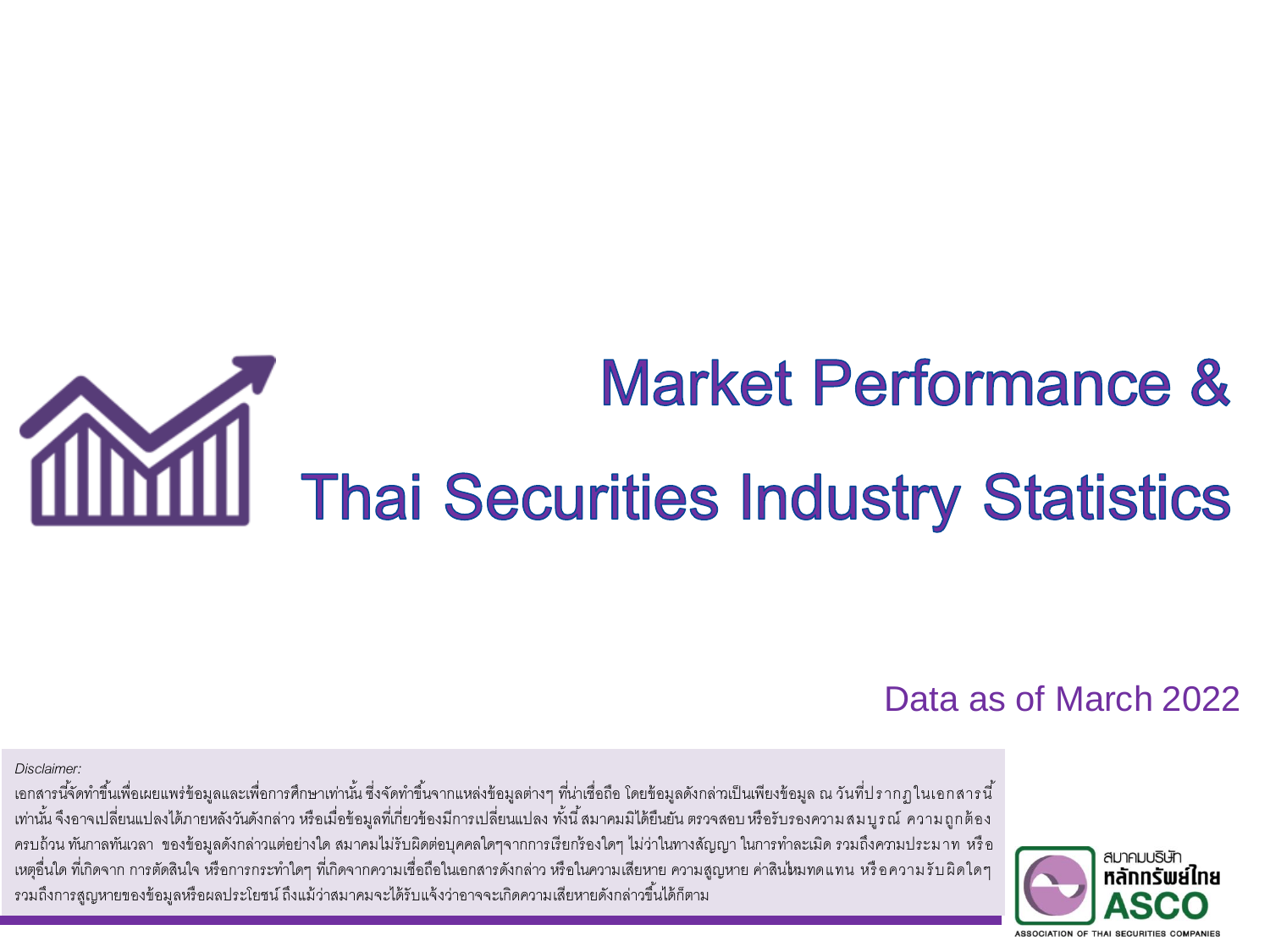# **Highlight**

#### • **Market Performance**

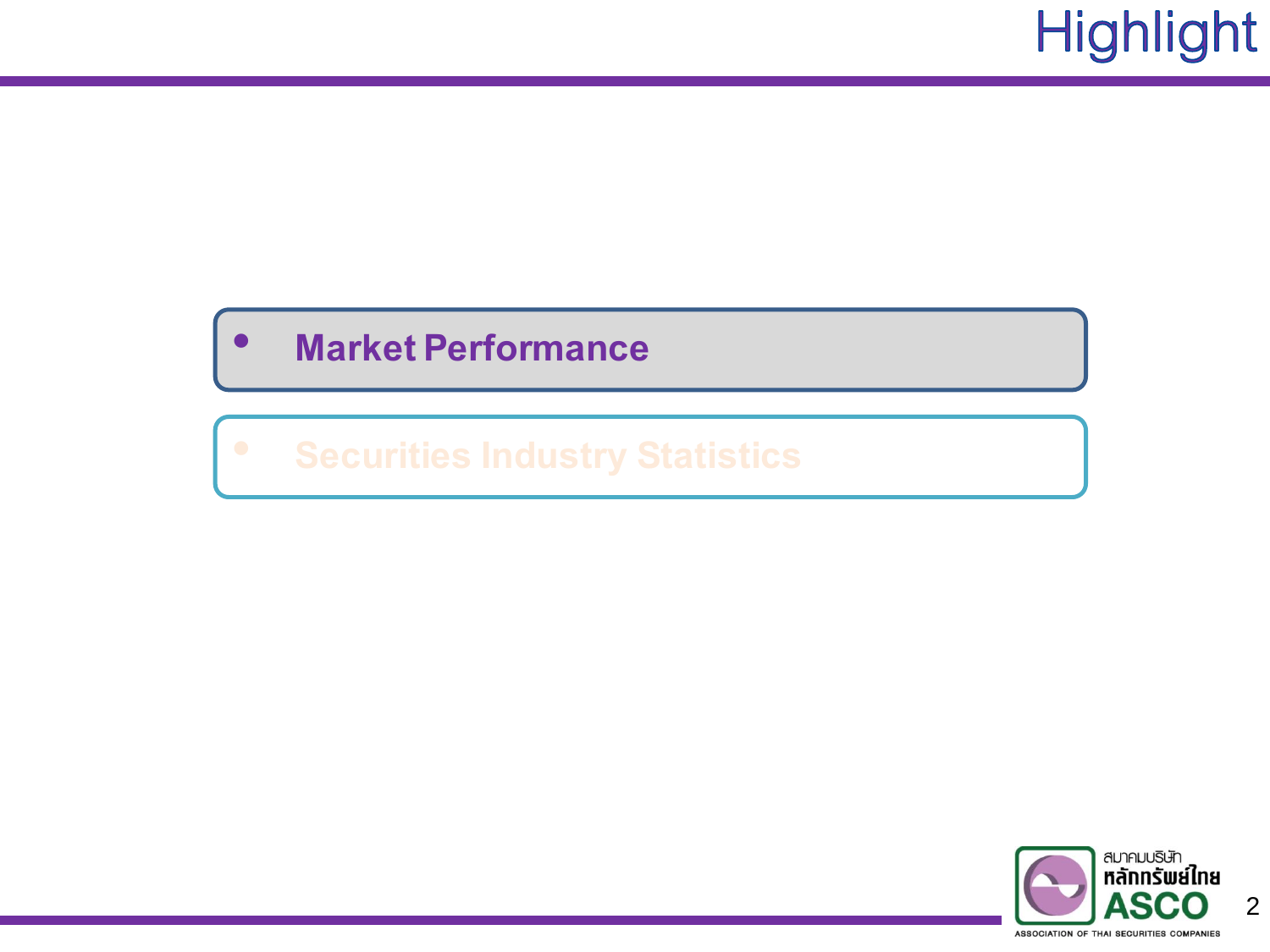#### Market Performance - SET & mai



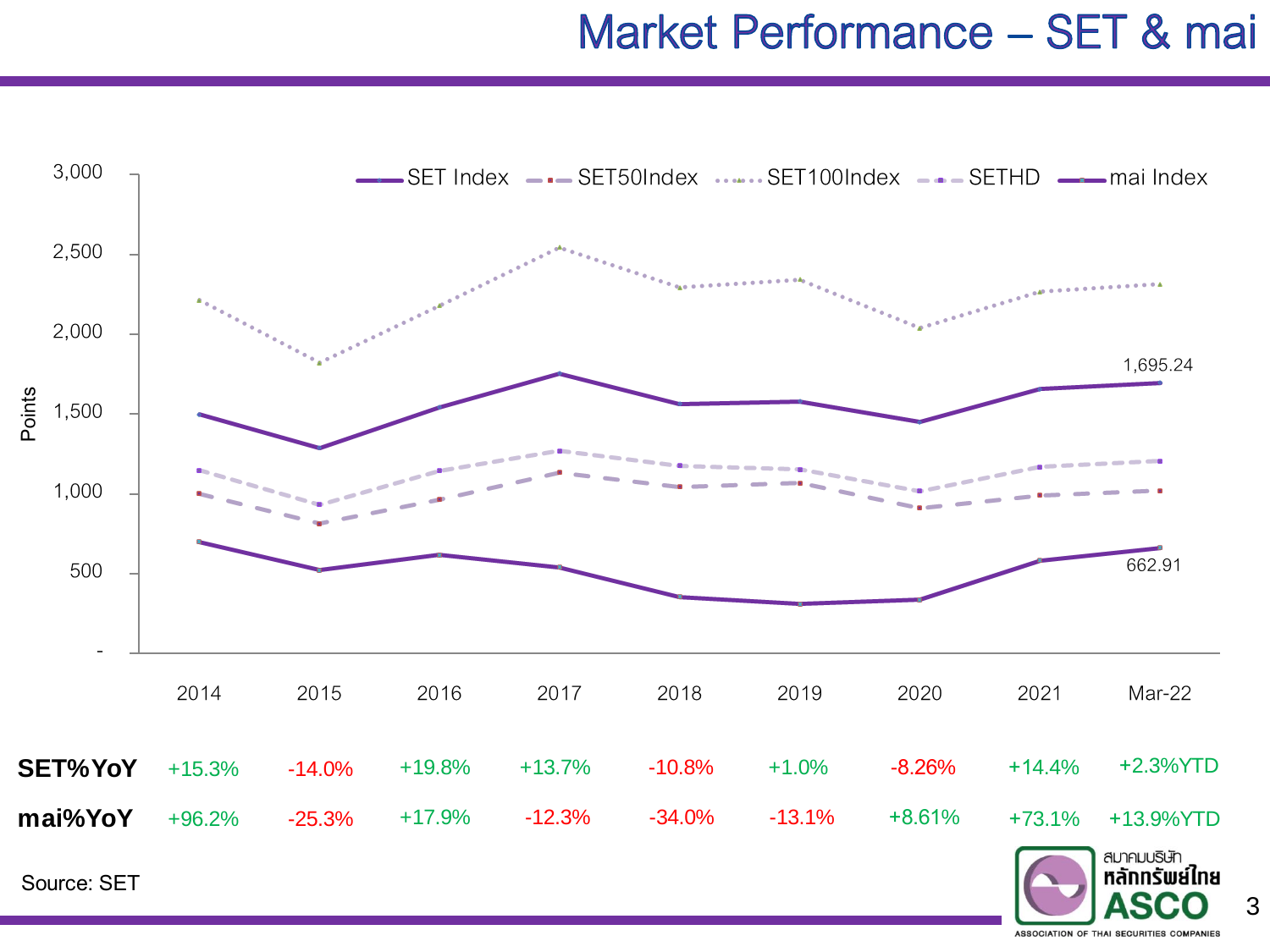### Market Performance - SET & mai

|                                         | Jul - Sep<br>2021 | $Oct - Dec$<br>2021 | Jan - Mar<br>2022 |
|-----------------------------------------|-------------------|---------------------|-------------------|
| Total Turnover (mil. baht)              | 5,760,573         | 5,253,547           | 5,966,853         |
| $-$ SET                                 | 5,365,780         | 4,886,726           | 5,536,855         |
| - MAI                                   | 394,792           | 366,821             | 429,998           |
| Average Daily Turnover (mil. baht)      | 92,912            | 86,124              | 96,240            |
| - SET                                   | 86,545            | 80,110              | 89,304            |
| - MAI                                   | 6,368             | 6,014               | 6,935             |
| Derivative Warrants Trading (mil. Baht) | 510,113           | 458,009             | 467,236           |
| Short Sales Trading (mil. Baht)         | 400,729           | 379,479             | 445,408           |
| No. of Newly listed companies           | 10                | 14                  | 5                 |

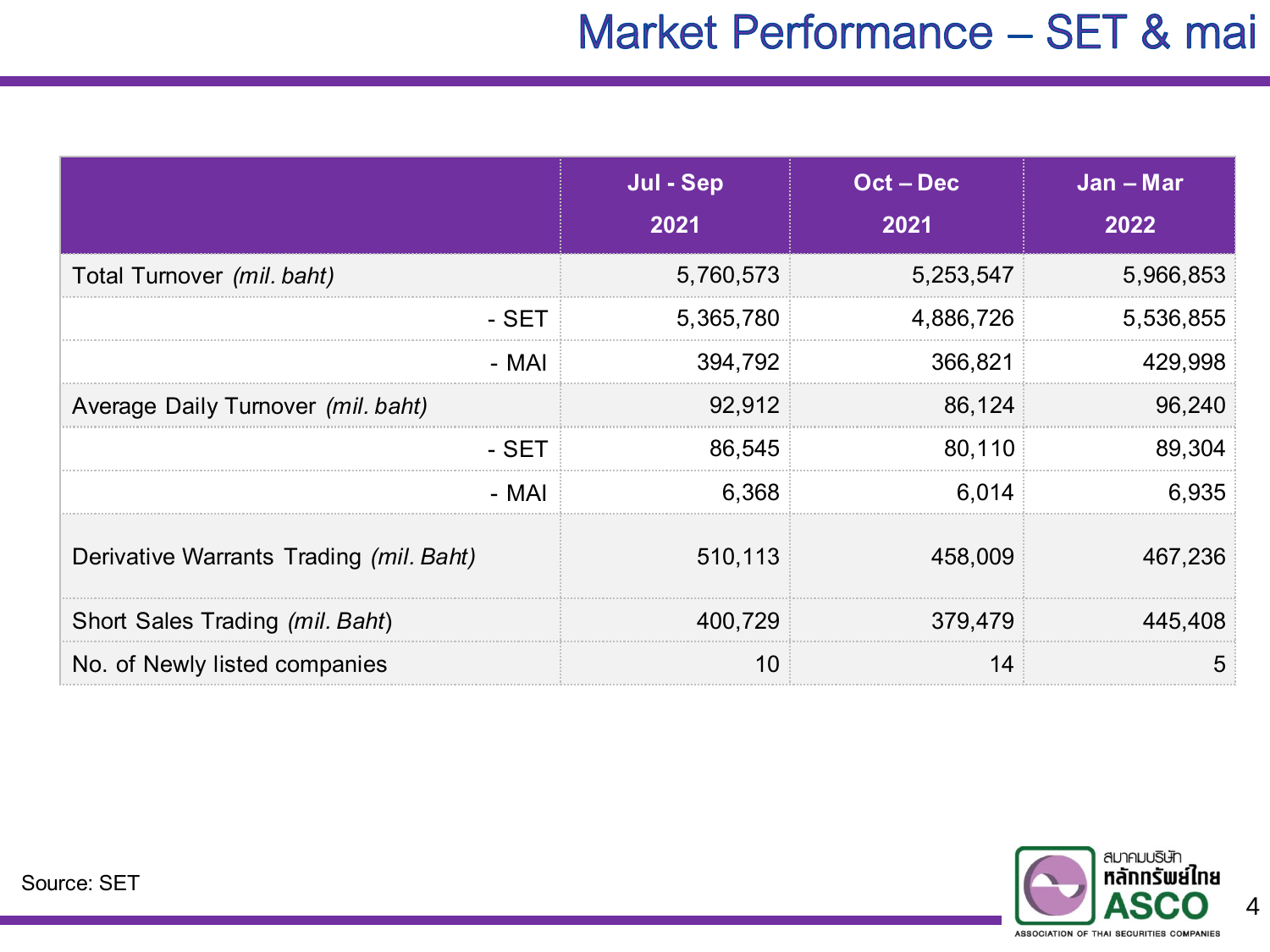### Market Performance - SET & mai

|                                   | <b>Sep 2021</b> | <b>Dec 2021</b> | <b>Mar 2022</b> |
|-----------------------------------|-----------------|-----------------|-----------------|
| Market Capitalization (mil. baht) | 18,895,832      | 20,055,076      | 20,500,829      |
| - SET                             | 18,490,436      | 19,583,095      | 19,966,794      |
| - MAI                             | 405,396         | 471,981         | 534,035         |
| P/E (times)                       |                 |                 |                 |
| - SET                             | 20.5            | 20.78           | 19.63           |
| - MAI                             | 56.94           | 58.21           | 59.24           |
| P/BV (times)                      |                 |                 |                 |
| - SET                             | 1.73            | 1.79            | 1.73            |
| - MAI                             | 2.83            | 3.42            | 3.67            |
| Market Dividend Yield (%)         |                 |                 |                 |
| - SET                             | 2.23            | 2.1             | 2.62            |
| - MAI                             | 1.47            | 1.18            | 1.18            |
| No. of Listed Companies           | 762             | 776             | 779             |
| No. of SET's Members              | 39              | 39              | 39              |



5

Source: SET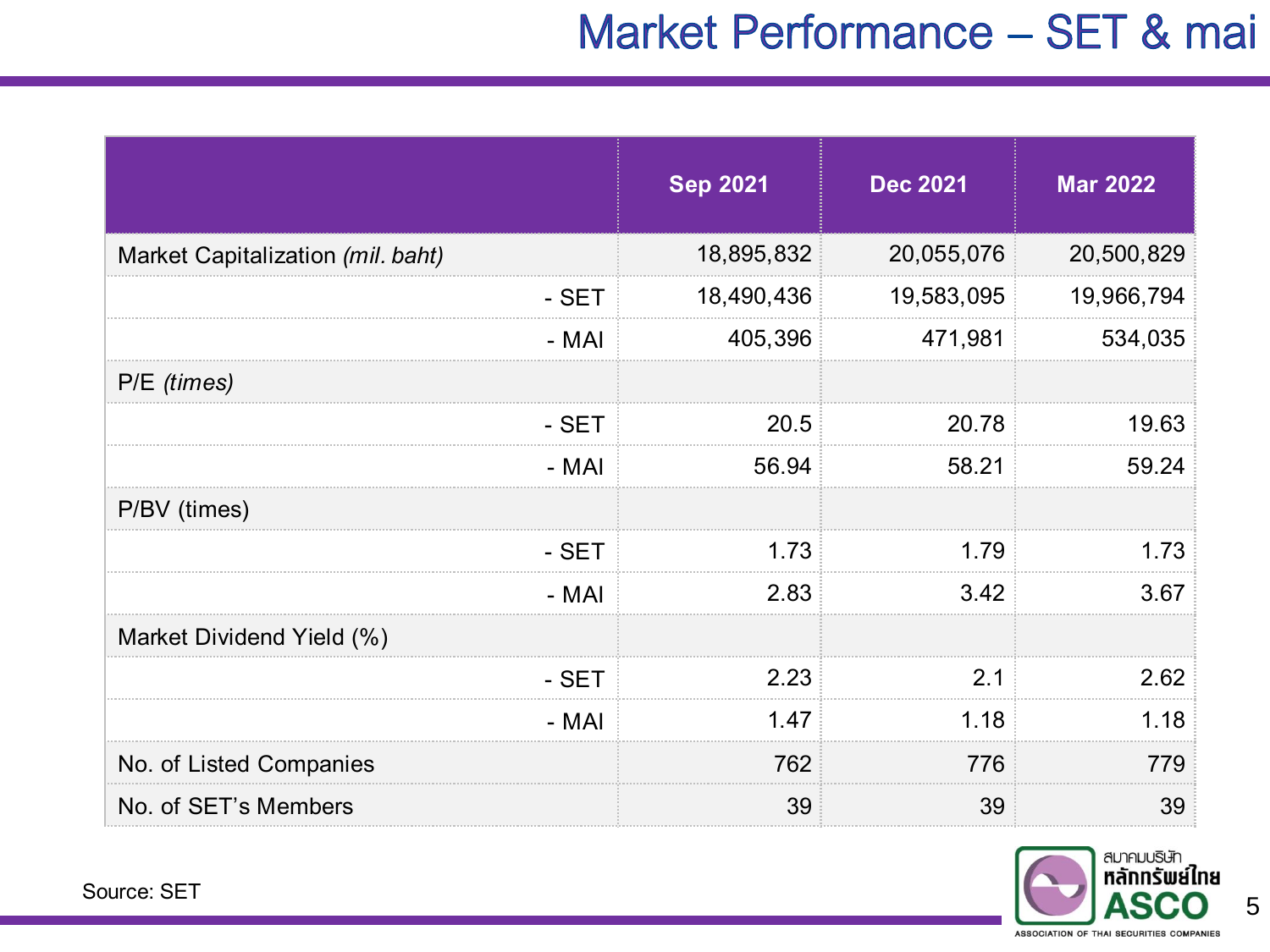### **Market Performance - TFEX**

| contracts                      | Jul - Sep<br>2021 | Oct-Dec<br>2021 | $Jan - Mar$<br>2022 |
|--------------------------------|-------------------|-----------------|---------------------|
| <b>Total Trading Volume</b>    | 32,661,213        | 36,082,386      | 39,145,623          |
| <b>Single Stock Futures</b>    | 15, 139, 249      | 20,694,682      | 20,564,036          |
| <b>SET50 Index Futures</b>     | 12,859,894        | 10,667,304      | 12,613,161          |
| 50 Baht Gold Futures           | 7,226             | 9,406           | 12,590              |
| 10 Baht Gold Futures           | 372,074           | 411,303         | 576,599             |
| <b>Gold Online</b>             | 2,886,730         | 2,687,381       | 3,115,003           |
| <b>Silver Online</b>           | 25,809            | 18,107          | 27,169              |
| <b>SET50 Index Options</b>     | 468,324           | 524,747         | 565,052             |
| <b>USD Futures</b>             | 898,176           | 1,065,126       | 1,666,369           |
| <b>Sector Futures</b>          |                   |                 |                     |
| <b>Agriculture Futures</b>     | 3,043             | 3,865           | 4,349               |
| <b>Deferred Precious Metal</b> | 688               | 465             | 1,295               |





Source: TFEX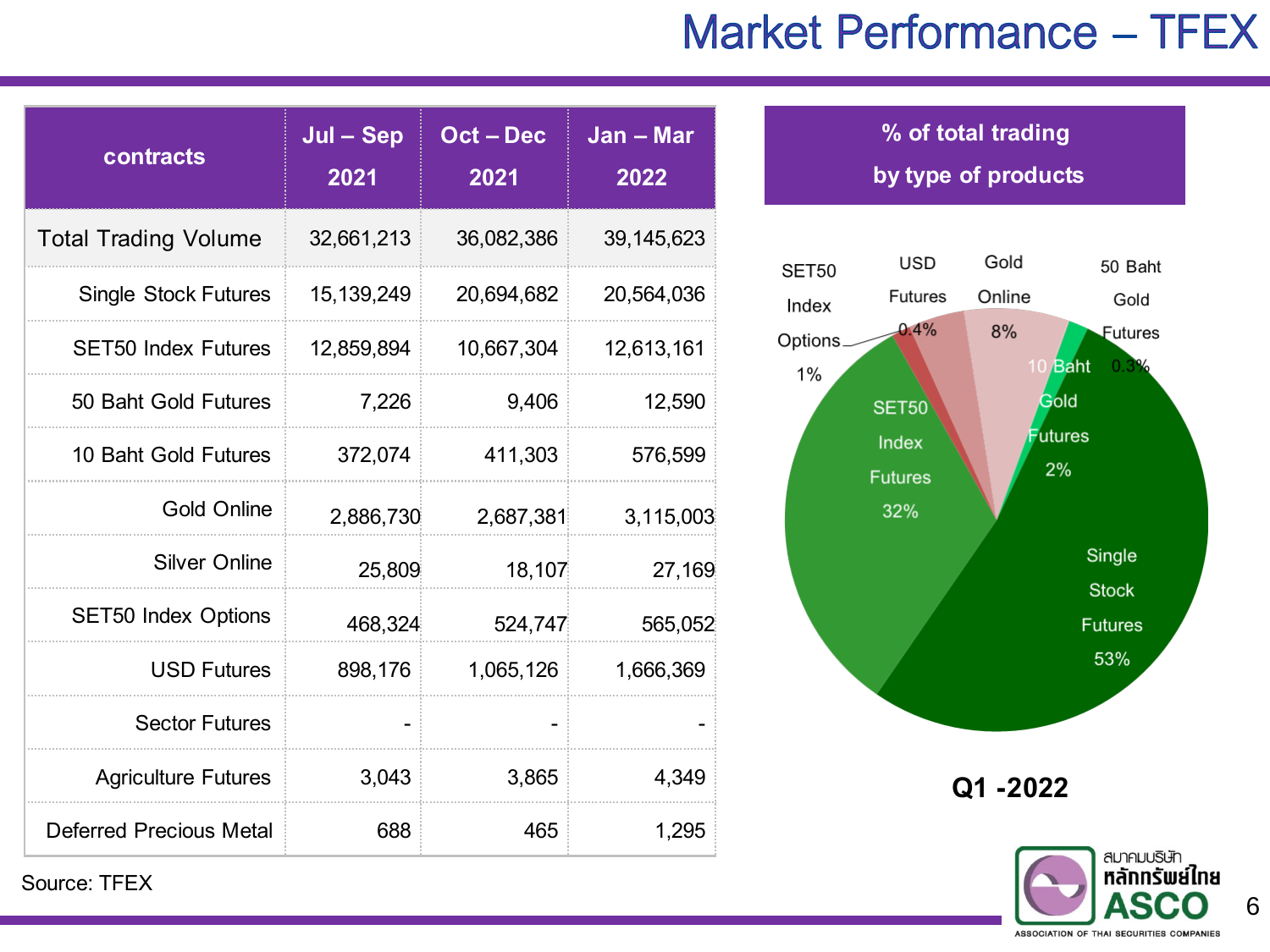### **Market Performance - TFEX**

| contracts                   | $Jul - Sep$<br>2021 | Oct - Dec<br>2021 | Jan - Mar<br>2022 | contracts                   | <b>Sep</b><br>2021 | <b>Dec</b><br>2021 | <b>Mar</b><br>2022 |
|-----------------------------|---------------------|-------------------|-------------------|-----------------------------|--------------------|--------------------|--------------------|
| <b>Average Daily Volume</b> | 526,794             | 591,515           | 631,381           | Open Interests              | 3,510,904          | 3,781,930          | 3,899,217          |
| <b>Single Stock Futures</b> | 244,181             | 339,257           | 331,678           | <b>Single Stock Futures</b> | 2,934,754          | 3,221,487          | 3,309,070          |
| <b>SET50 Index Futures</b>  | 207,418             | 174,874           | 203,438           | <b>SET50 Index Futures</b>  | 375,271            | 365,177            | 377,345            |
| 50 Baht Gold Futures        | 116                 | 154               | 203               | 50 Baht Gold Futures        | 445                | 551                | 594                |
| 10 Baht Gold Futures        | 6,001               | 6,743             | 9,300             | 10 Baht Gold Futures        | 16,880             | 11,476             | 16,503             |
| Gold Online                 | 46,560              | 44,055            | 50,242            | Gold Online                 | 22,874             | 18,392             | 21,437             |
| <b>Sliver Online</b>        | 416                 | 297               | 438               | <b>Sliver Online</b>        | 1,213              | 1,840              | 1,490              |
| SET50 Index Options         | 7,554               | 8,602             | 9,114             | SET50 Index Options         | 32,594             | 47,401             | 31,645             |
| <b>USD Futures</b>          | 14,487              | 17,461            | 26,877            | <b>USD Futures</b>          | 126,651            | 115,457            | 140,845            |
| <b>Sector Futures</b>       |                     |                   |                   | <b>Sector Futures</b>       |                    | $\blacksquare$     |                    |
| <b>Agriculture Futures</b>  | 49                  | 63                | 70                | <b>Agriculture Futures</b>  | 211                | 145                | 285                |
| Deferred Precious Metal     | 11                  | 8                 | 21                | Deferred Precious Metal     | 11                 | $\overline{4}$     | 3                  |



7

Source: TFEX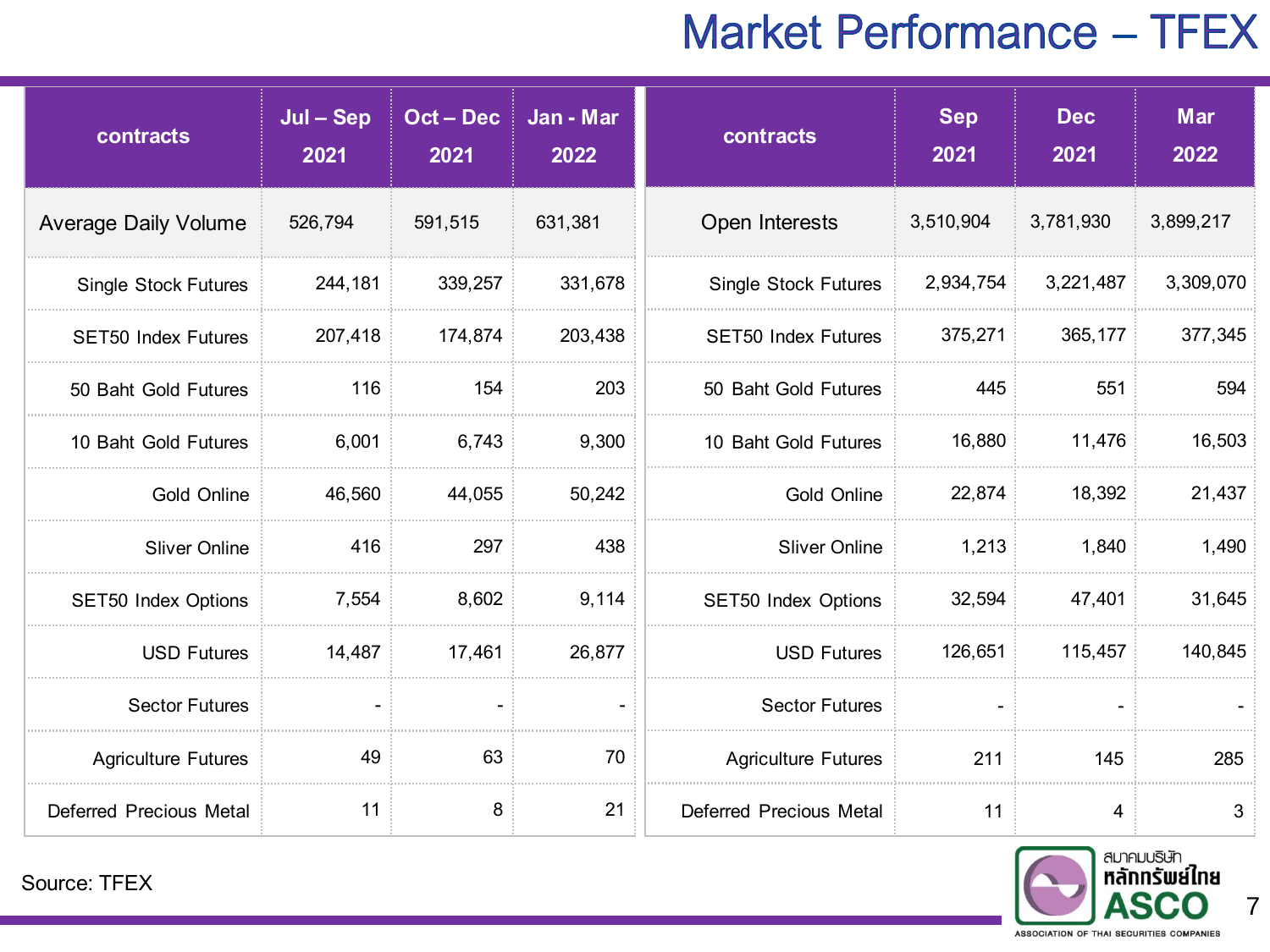| <b>contracts</b>                       | Jul – Sep  | Oct - Dec  | Jan – Mar  |
|----------------------------------------|------------|------------|------------|
|                                        | 2021       | 2021       | 2022       |
| Block Trade - all products (contracts) | 14,715,616 | 20,328,035 | 20,050,210 |
| %Growth                                |            | $+38.1%$   | $-1.37\%$  |
| Block Trade - SSF (contracts)          | 14,547,960 | 20,066,625 | 19,879,690 |
| %Growth                                |            | $+37.9%$   | $-0.93\%$  |

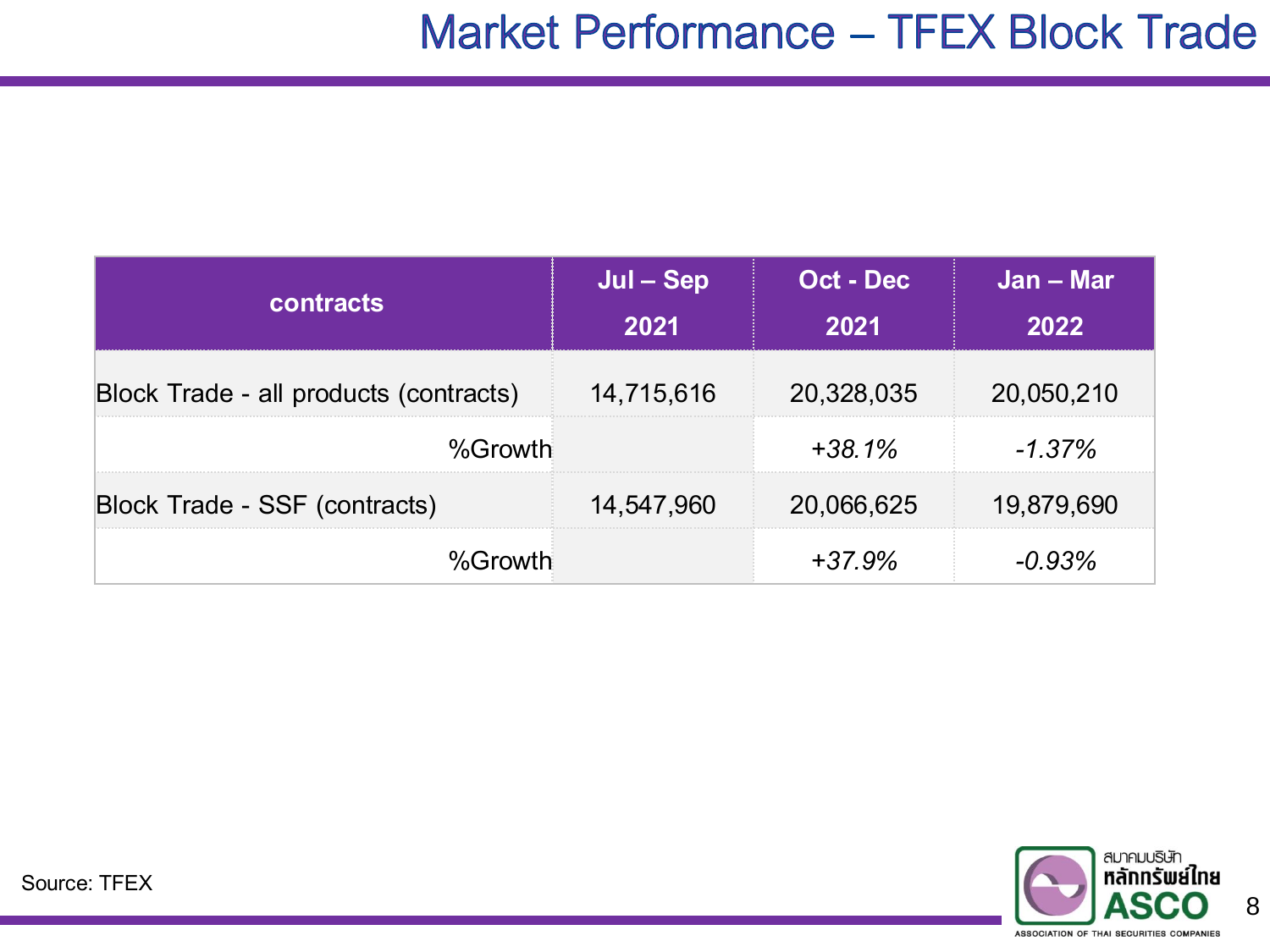#### Market Performance - Bond market (ThaiBMA)

| <b>Secondary market</b>                           | Jul – Sep<br>2021 | Oct-Dec<br>2021 | Jan - Mar<br>2022 |
|---------------------------------------------------|-------------------|-----------------|-------------------|
| Total Outright Trading Value (mil. Baht)          | 4,104,099         | 3,783,332       | 4,271,553         |
| Government Bond                                   | 1,076,037         | 937,857         | 1,154,217         |
| <b>Treasury Bills</b>                             | 374,068           | 349,683         | 505,144           |
| State Own Enterprise Bond                         | 34,653            | 16,067          | 15,705            |
| State Agency Bond                                 | 2,301,834         | 2,192,828       | 2,308,893         |
| L-T Corp Bond                                     | 206,599           | 182,489         | 176,055           |
| <b>Commercial Paper</b>                           | 110,867           | 104,159         | 111,215           |
| Foreign Bond                                      | 42                | 250             | 322               |
| Outright Daily Average (mil. Baht)                | 66,195            | 62,022          | 68,896            |
| Outstanding Value of domestic bond (mil.<br>Baht) | 14,522,421        | 14,732,998      | 14,982,572        |

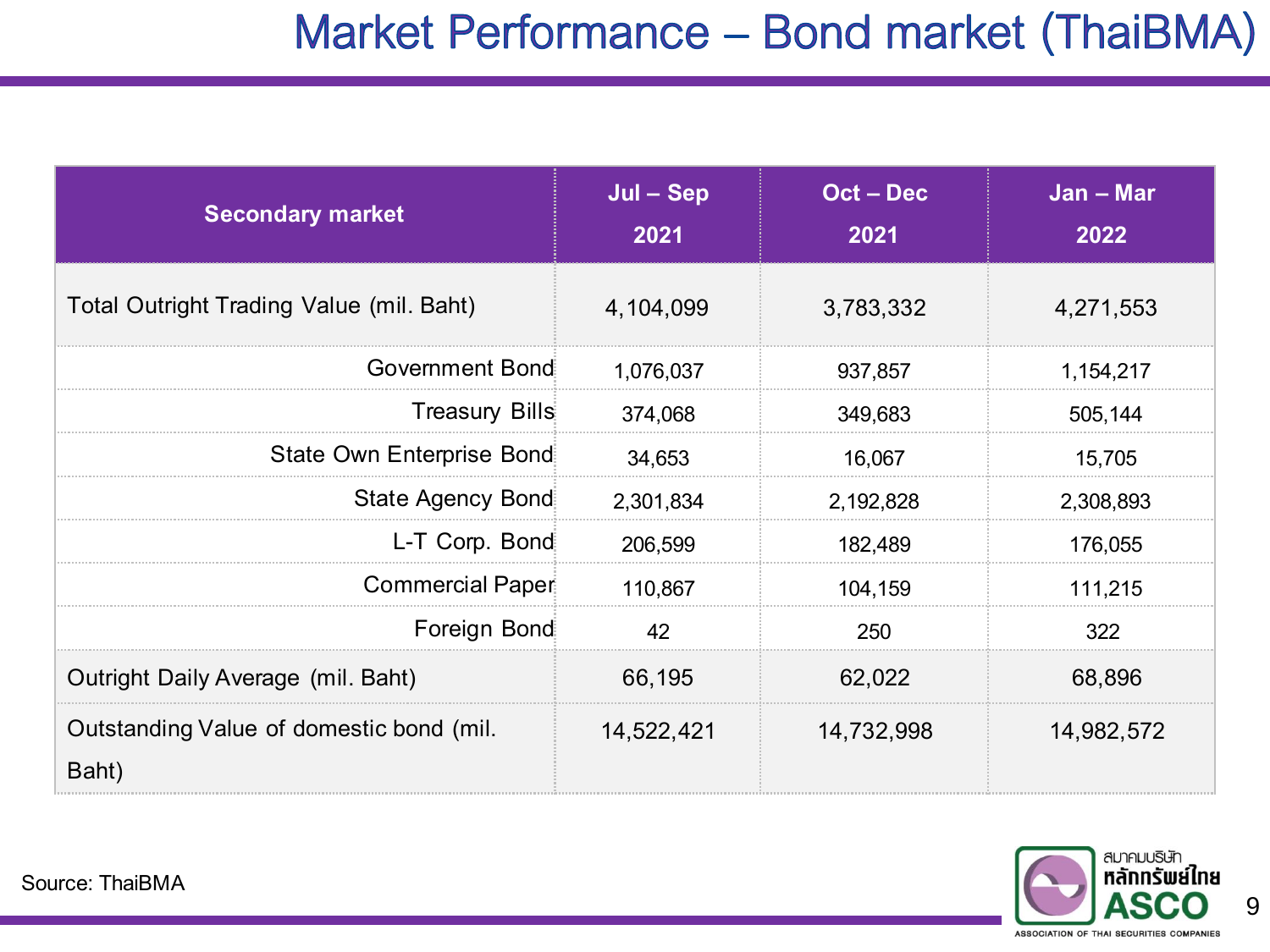#### Market Performance - Bond market (ThaiBMA)

| <b>Primary Market</b>                            | <b>Jul - Sep</b><br><b>The Company</b><br>2021 | Oct - Dec<br>2021 | Jan – Mar<br>2022 |
|--------------------------------------------------|------------------------------------------------|-------------------|-------------------|
| Securities companies' transactions (mil. Baht)*  |                                                |                   |                   |
| L-T Corp Bond                                    | 59,969                                         | 41,808            | 49,823            |
| <b>Commercial Paper</b>                          | 10,950                                         | 12,315            | 8,430             |
| Foreign Bond                                     |                                                |                   |                   |
| % per total transaction in primary<br>market     | $3.1\%$                                        | $2.8\%$           | $2.8\%$           |
| No. of securities companies in<br>primary market | 23                                             | 25                | 25                |

\* Registered with ThaiBMA

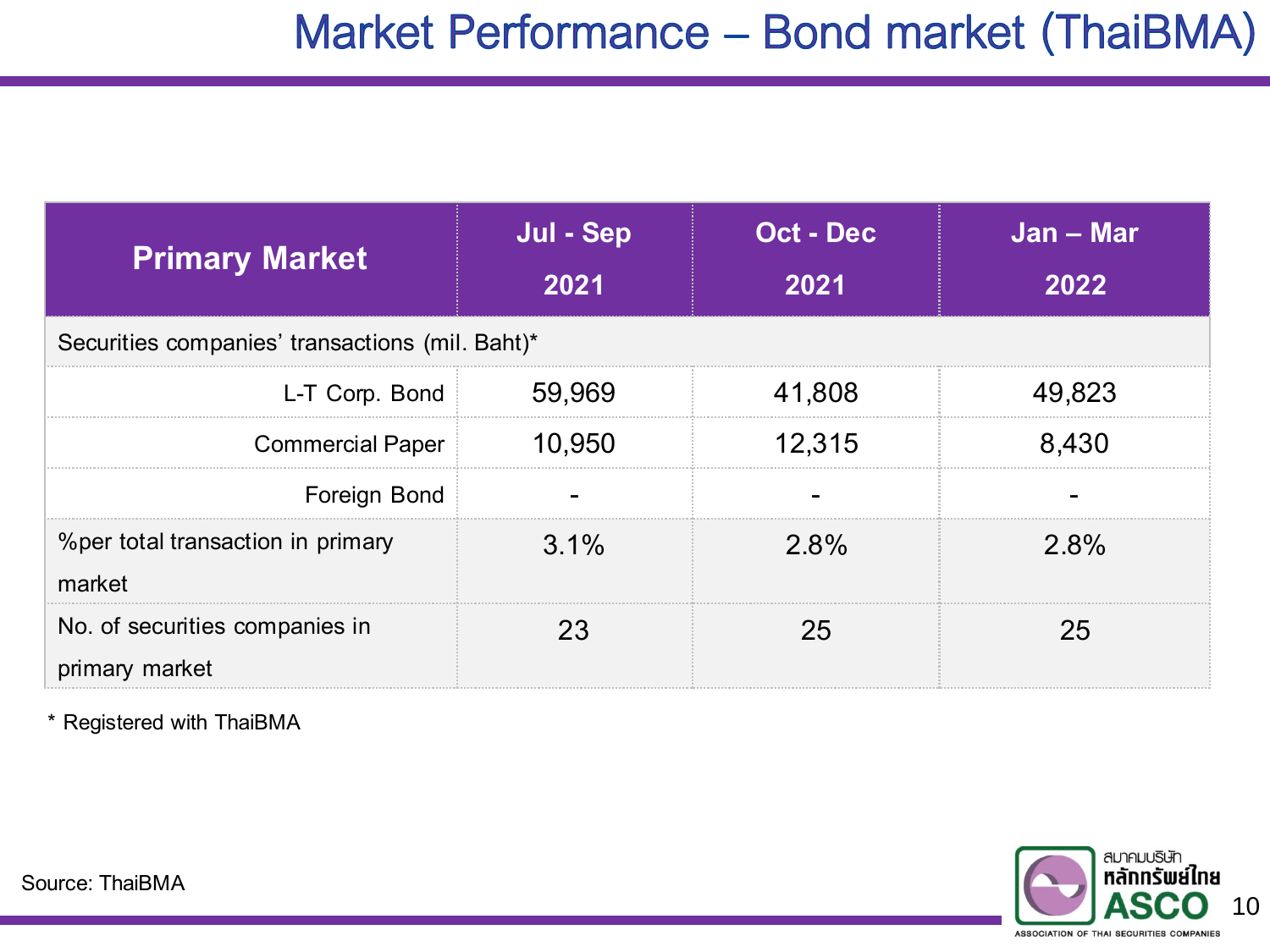#### Market Performance - Bond market (ThaiBMA)

| <b>Secondary Market</b>                            | Jul - Sep<br>2021 | <b>Oct - Dec</b><br>2021 | Jan - Mar<br>2022 |
|----------------------------------------------------|-------------------|--------------------------|-------------------|
| Securities companies' transactions (mil. Baht)     |                   |                          |                   |
| <b>Government Bond</b>                             | 60,069            | 78,725                   | 106,463           |
| <b>Treasury Bills</b>                              | 23,138            | 27,642                   | 28,100            |
| <b>SOE Bond</b>                                    | 3,968             | 722                      | 2,671             |
| <b>State Agency Bond</b>                           | 50,053            | 50,757                   | 57,126            |
| L-T Corp. Bond                                     | 41,809            | 36,597                   | 37,068            |
| <b>Commercial Paper</b>                            | 17,169            | 18,232                   | 17,644            |
| Foreign Bond                                       | 42                | 63                       | 227               |
| % per total transaction in secondary<br>market     | 4.9%              | 5.8%                     | $6.0\%$           |
| No. of securities companies in<br>secondary market | 21                | 20                       | 21                |

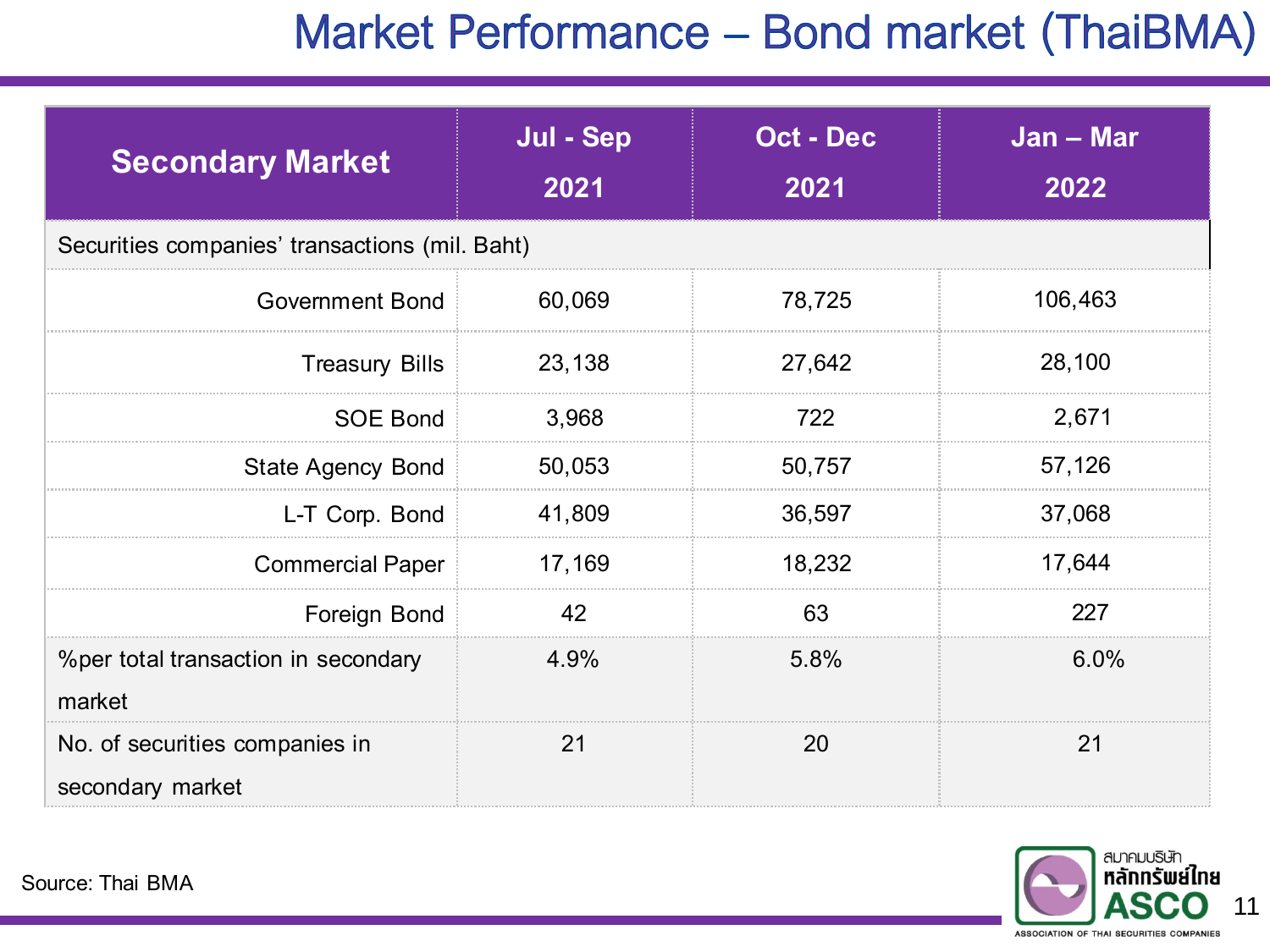# **Highlight**

#### • **Securities Industry Statistics**

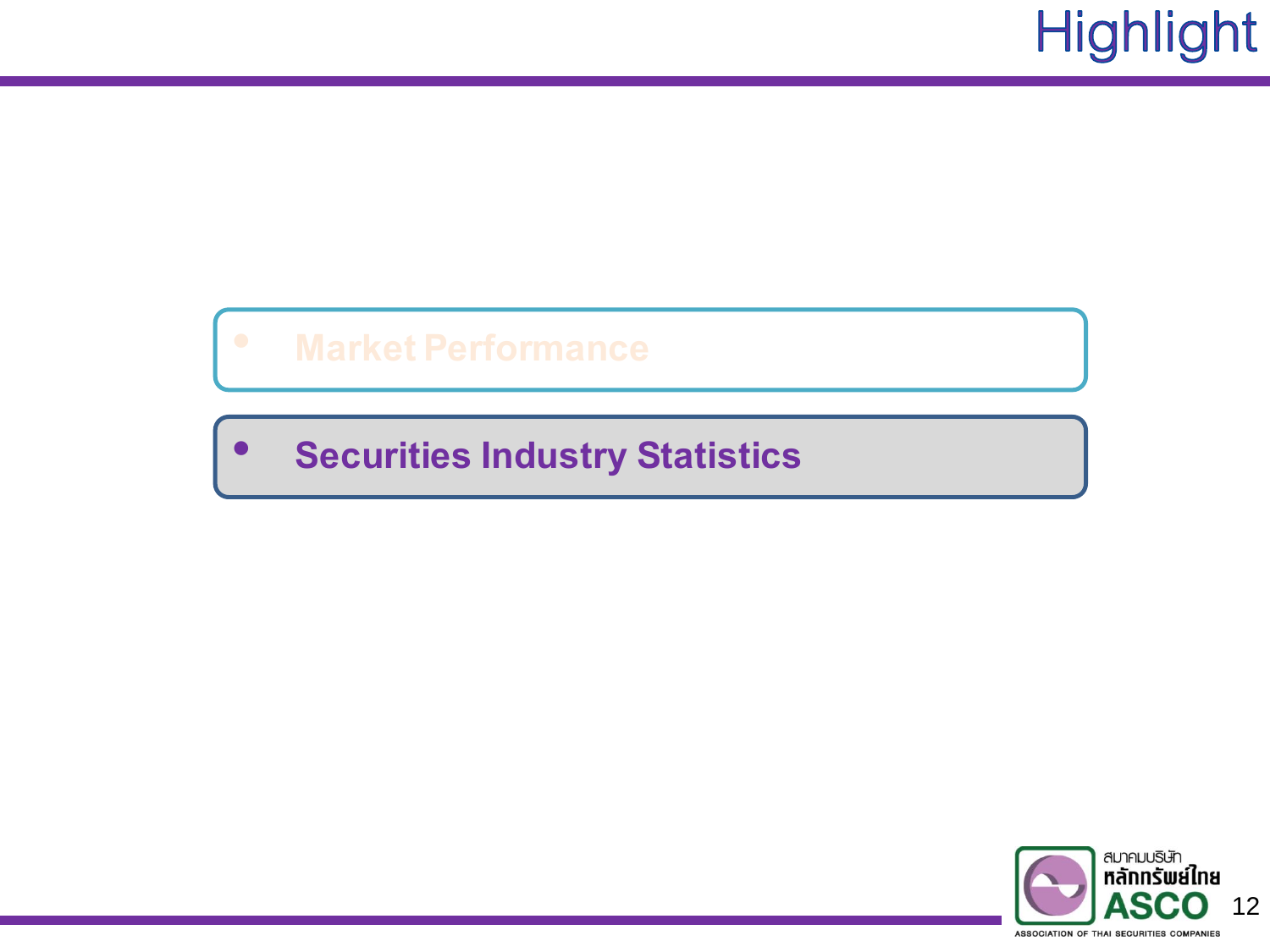**Foreign Investment via Securities Companies (including PF)**



\*end of period data, data before 2016 is not available

Source: SEC (until December 2020), BOT (from January 2021 onward) **13 13 13 13** 

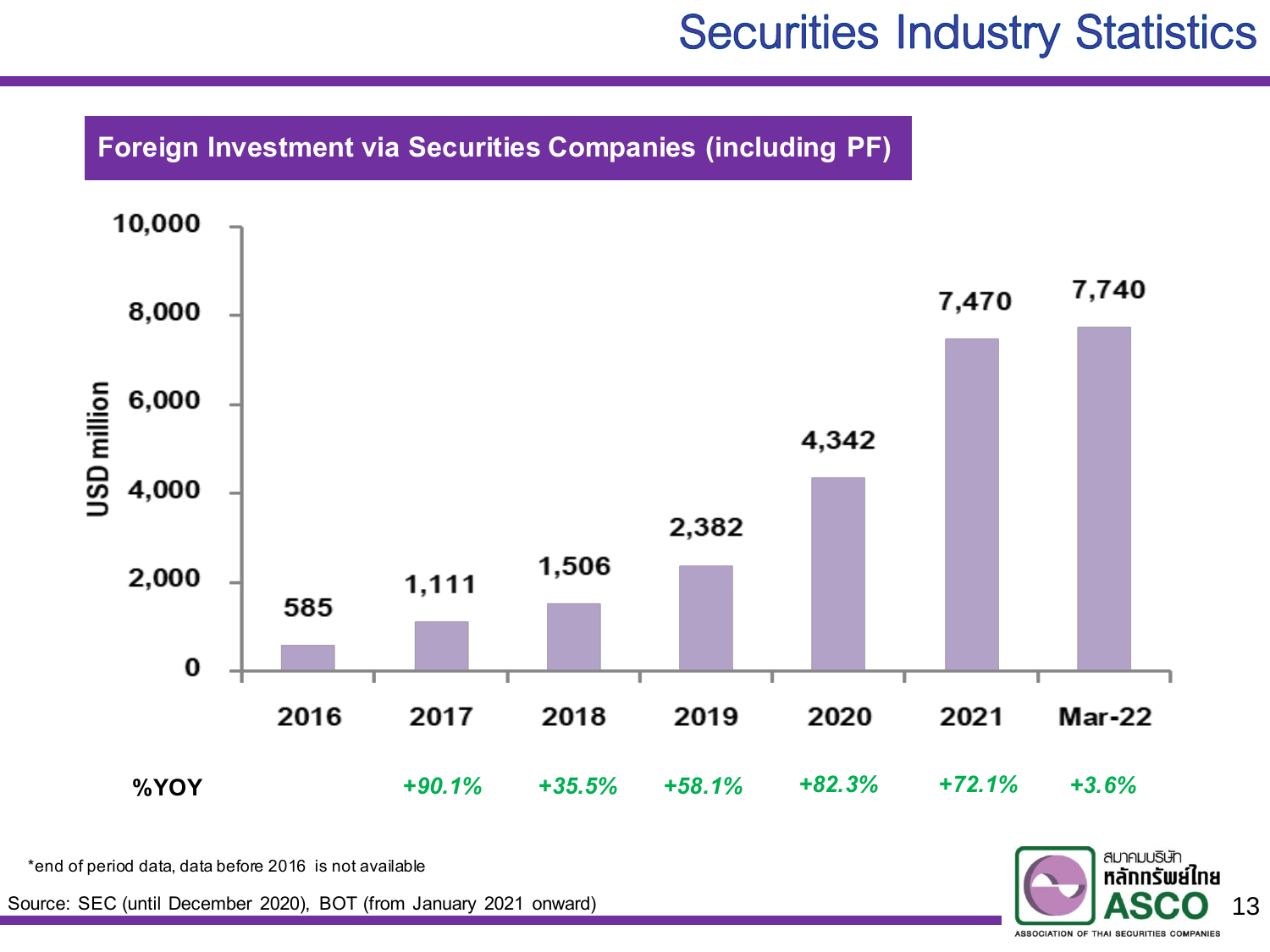| Personnel in Securities Industry* |                                     | <b>Sep 2021</b> | <b>Dec 2021</b> | <b>Mar 2022</b> |
|-----------------------------------|-------------------------------------|-----------------|-----------------|-----------------|
|                                   | <b>Capital Market</b>               | 70              | 69              | 72              |
|                                   | <b>Securities Market</b>            | 310             | 307             | 311             |
| Investment analysts*              | <b>Derivatives</b><br><b>Market</b> | 33              | 31              | 33              |
|                                   | <b>Technical</b>                    | 88              | 88              | 87              |
| Investment Planners*              |                                     | 848             | 857             | 861             |
|                                   | <b>Capital Market</b>               | $\mathbf 0$     | $\mathbf 0$     | $\overline{0}$  |
|                                   | <b>Securities Market</b>            | 197             | 189             | 186             |
| Investment consultant*            | <b>Derivatives</b><br>Market        | 96              | 95              | 88              |
|                                   | Complex 1                           | 5,048           | 5,087           | 5,108           |
|                                   | Complex 2                           | 1,768           | 1,750           | 1,722           |
|                                   | Complex 3                           | 197             | 198             | 203             |
|                                   | IC Plain                            | 329             | 350             | 370             |

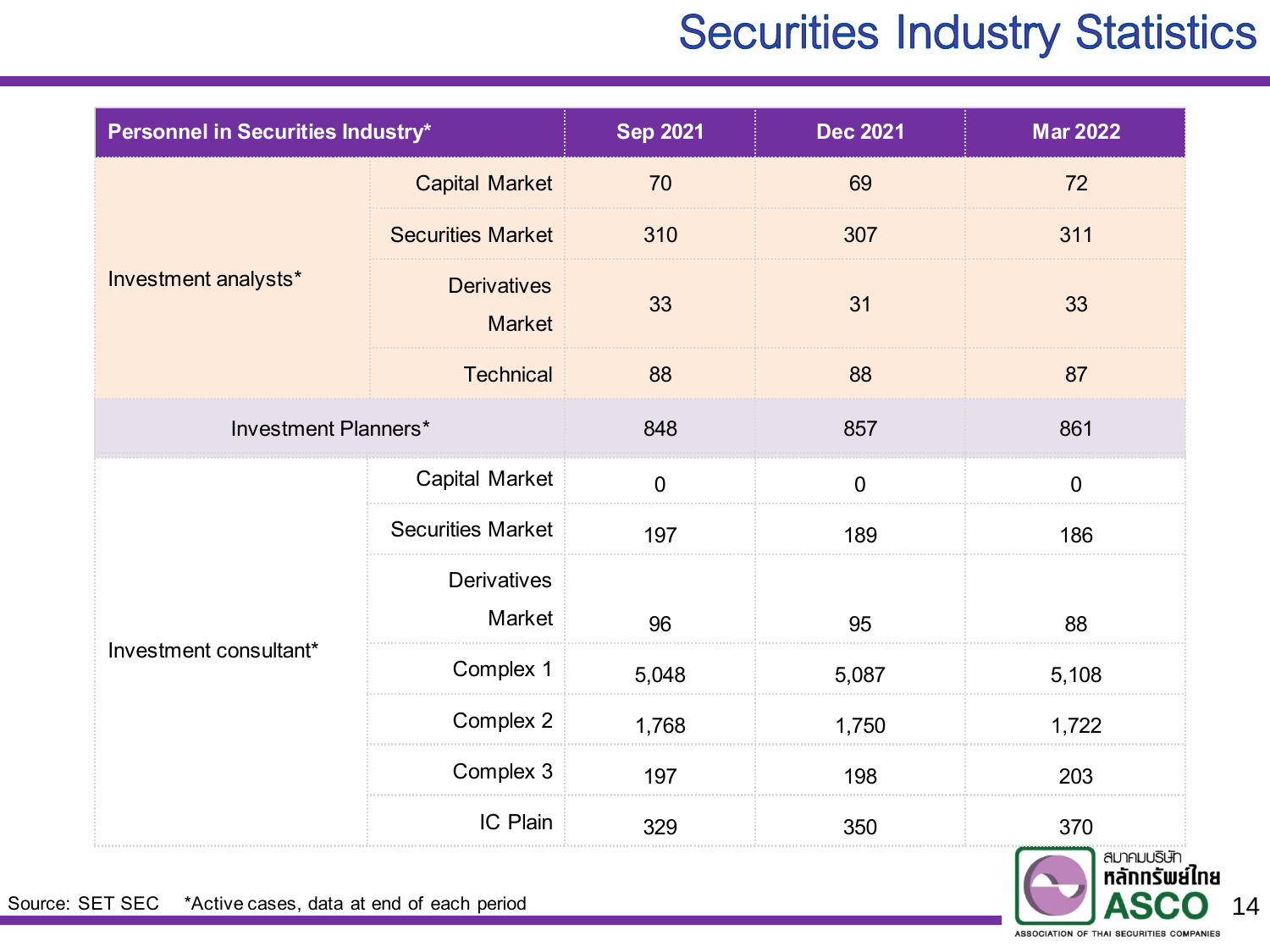| ℅                                           | <b>Sep 2021</b> | <b>Dec 2021</b> | <b>Mar 2022</b> |
|---------------------------------------------|-----------------|-----------------|-----------------|
| No. of Branches                             | 428             | 424             | 421             |
| Bangkok Metropolitan Area*                  | 200             | 198             | 198             |
| <b>Provincial Area</b>                      | 228             | 226             | 223             |
| % Margin Account to Local Trading Value     | 17.11%          | 16.68%          | 14.71%          |
| % Cash Account to Local Trading Value       | 82.89%          | 83.32%          | 85.29%          |
| % Program Trading to Total Trading<br>Value | 28.70%          | 30.57%          | 33.3%           |

\*Including Nonthaburi Pathum Thani and Samutprakan province



Source: SET SEC